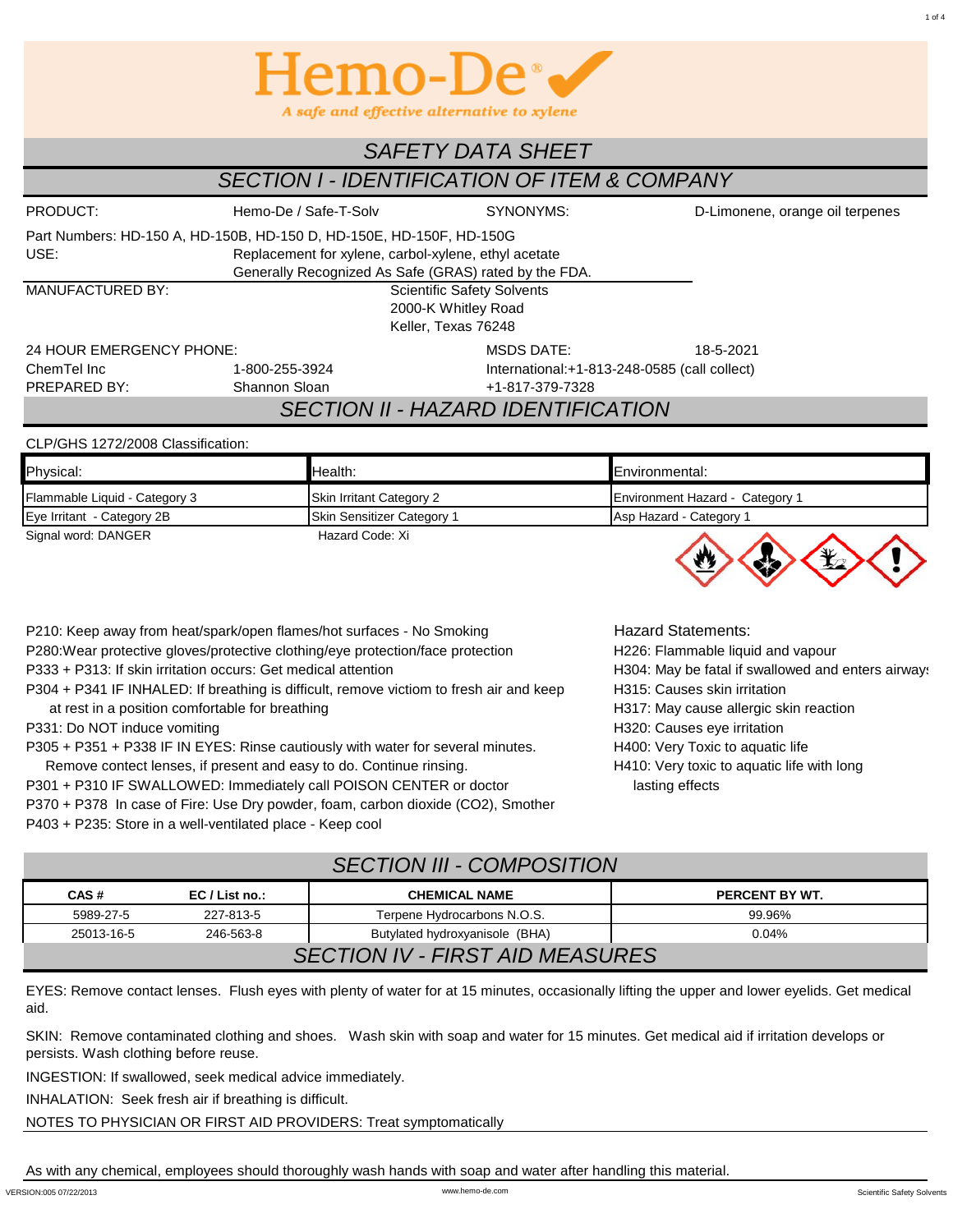

## *SECTION V - FIRE FIGHTING MEASURES*

**General Information:** As in any fire, wear a self-contained breathing apparatus in pressure-demand, MSHA/NIOSH (approved or equivalent), and full protective gear. Containers may explode in the heat of a fire. Vapors are heavier than air and may travel to a source of ignition and flash back. Vapors can spread along the ground and collect in low or confined areas. This liquid floats on water and may travel to a source of ignition and spread fire.

| FLAMMABLE LIMITS IN AIR:                                     |  |       | $302^{\circ}$ F | Upper: 6.1% Lower: 0.7% |                    | (%BY VOLUME)          |  |
|--------------------------------------------------------------|--|-------|-----------------|-------------------------|--------------------|-----------------------|--|
| <b>FLASH POINT</b>                                           |  |       |                 | $F: 121$ <sup>o</sup> F | $C: 49.4^{\circ}C$ | METHOD USED: TCC      |  |
| AUTO IGNITION TEMPERATURE:                                   |  |       |                 | $F: 491^{\circ}F$       | $C: 255^{\circ}C$  |                       |  |
| NEPA HAZARD CLASSIFICATION:                                  |  |       |                 |                         |                    |                       |  |
| HEALTH:                                                      |  | FIRE: |                 | <b>REACTIVITY</b>       |                    | SPECIFIC HAZARD: none |  |
| $EYTINCI IICHINIC MENI. Divonudor from carbon dioxide (CO3)$ |  |       |                 |                         |                    |                       |  |

EXTINGUISHING MEDIA: Dry powder, foam, carbon dioxide (CO2)

HAZARDOUS DECOMPOSITION PRODUCTS: Carbon dioxide or carbon monoxide on combustion NOTES: Do NOT mix with bleach. May cross react with Turpentine. AVOID strong oxidizing agents. SPECIAL FIRE FIGHTING PROCEDURES: SCBA recommended; smother, exclude air, do NOT use water; handle as an oil fire.

# *SECTION VI - ACCIDENTIAL RELEASE MEASURES*

ENVIRONMENTAL: Avoid releases of this material to environment and waterways. PERSONAL: Use personal protection recommended in Section 8. Product slippery when spilled.

SPILLS / LEAKS: Absorb spill with inert material (e.g. vermiculite, sand or earth), place in suitable container.

OTHER: Eliminate all ignition sources. Use equipment rated for use around combustible materials. Oil soaked rags may spontaneously combust; place in appropriate disposal container.

DISPOSAL: Dispose of according to federal, state and / or local requirements. Waste may be incinerated or handled through EPA spill control via landfill or dilution. May be recycled.

# *SECTION VII - HANDLING AND STORAGE*

#### HANDLING:

Keep away from heat, sparks and flame. Do not allow this material to come in contact with eyes. Avoid prolonged contact with skin. Use in well ventilated areas. Wash hands thoroughly with soap and water after handling this material.

#### STORAGE:

Ideal storage tempratures for Hemo-De is a range from 15-25 °C. Storage temperature should not exceed the flash point for extended periods of time. Keep containers closed when not in use. Fill partially filled container with nitrogen or carbon dioxide.

### *SECTION VIII - EXPOSURE CONTROLS/PERSONAL PROTECTION*

CONTROL MEASURES: Facility needs adequate ventilation to keep airborne concentrations low.

#### PERSONAL PROTECTIVE EQUIPMENT

| <b>EYES</b>                                                                                                                                                                | Wear chemical splash goggles                             |  |  |  |
|----------------------------------------------------------------------------------------------------------------------------------------------------------------------------|----------------------------------------------------------|--|--|--|
| <b>SKIN</b>                                                                                                                                                                | Wear protective Nitrile gloves                           |  |  |  |
|                                                                                                                                                                            | Not required unless high heat is present, then use NIOSH |  |  |  |
| <b>IRESPIRATORY</b>                                                                                                                                                        | approved vapor respirator.                               |  |  |  |
| $\mathsf{D}\Lambda\mathsf{O}\mathsf{T}$ ( $\mathsf{O}\mathsf{F}\mathsf{D}$ ). A lease to the set the set of section of the set of set of $\mathsf{S}$ (set of $\mathsf{S}$ |                                                          |  |  |  |

HYGIENIC PRACTICES: None, other than required by your company policy.

General Hygiene Considerations: Wash hands thoroughly after handling. Have eyewash and emergency shower facilities immediately available. Launder contaminated clothing before reuse.

There are NO OSHA vacated PELs listed or Exposure guidelines for this chemical.

NOTE: Forms smooth, slippery surfaces on floors, posing an accident risk.

Remove all sources of ignition. The contract of the extra provide ventilation.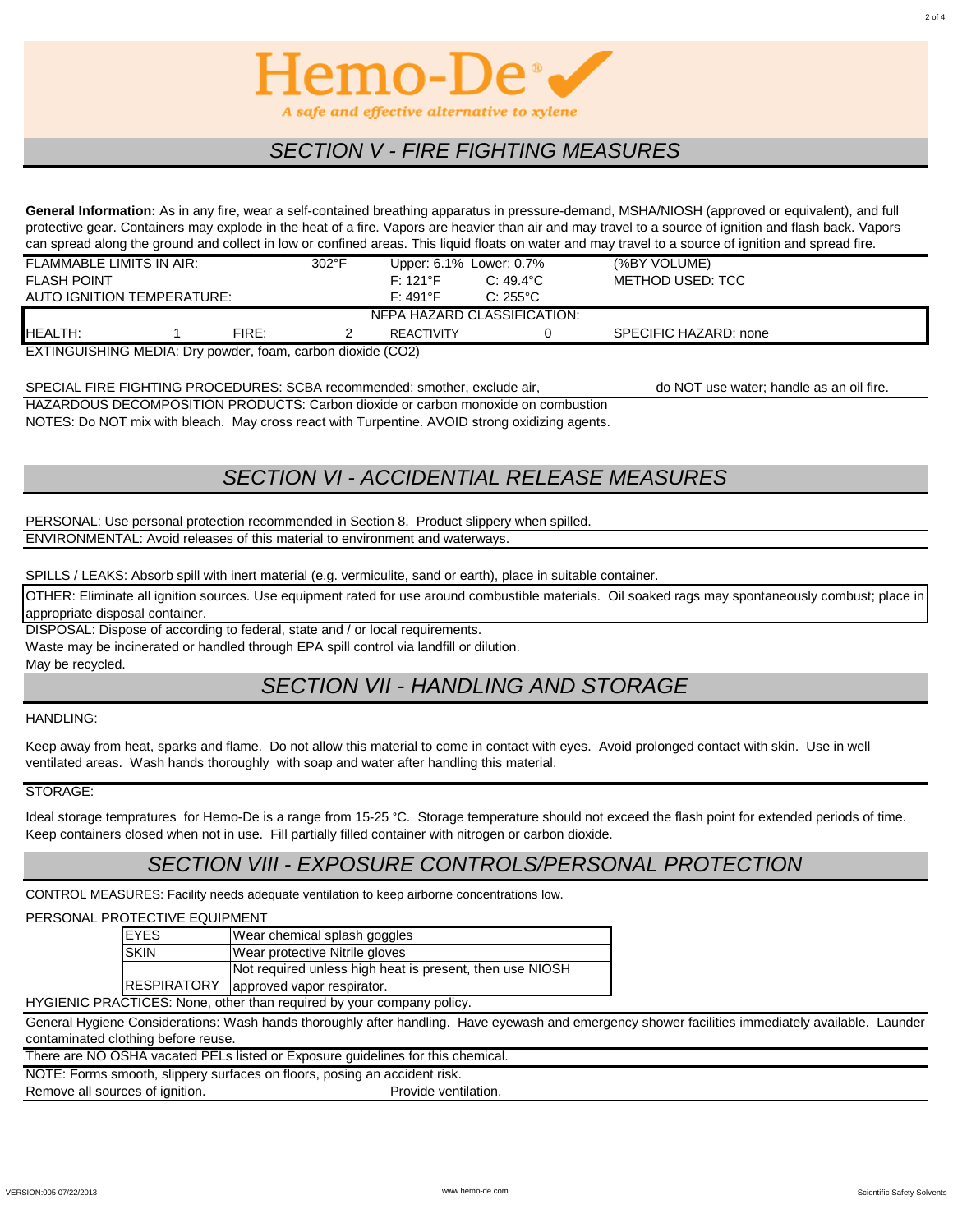

### *SECTION IX - PHYSICAL & CHEMICAL PROPERTIES*

| Appearance                                                                 | clear to colorless liquid                               |  |  |  |  |
|----------------------------------------------------------------------------|---------------------------------------------------------|--|--|--|--|
| Odor                                                                       | slight citrus odor                                      |  |  |  |  |
| PH                                                                         | 4.24                                                    |  |  |  |  |
| Boiling Point @760 mm Hg                                                   | 349°F (176°C)                                           |  |  |  |  |
| <b>Flash Point</b>                                                         | 121°F (49°C)                                            |  |  |  |  |
| <b>Freezing Point</b>                                                      | $-142^{\circ}$ F (-96°C)                                |  |  |  |  |
| Vapor Pressure (mmHg)                                                      | <2mmHg @ 68°F(20°C)                                     |  |  |  |  |
| Vapor Density (Air=1)                                                      | 4.69                                                    |  |  |  |  |
| Specific Gravity ( $H20 = 1$ )                                             | .838 to 0.843 68°F@ 20°C                                |  |  |  |  |
| Solubility with water                                                      | Insoluble                                               |  |  |  |  |
| <b>Evaporation Rate</b>                                                    | $0.2%$ (maximum                                         |  |  |  |  |
| <b>Viscosity</b>                                                           | 3.5 centipoises @ 25°C                                  |  |  |  |  |
| <b>SECTION X - STABILITY &amp; REACTIVITY</b>                              |                                                         |  |  |  |  |
| STABILITY:<br><b>STABLE</b>                                                |                                                         |  |  |  |  |
| Stable under normal temperatures and pressures. Oxidizes to a film in air. |                                                         |  |  |  |  |
| <b>CONDITIONS TO AVOID:</b>                                                | Ignition source, excess heat, prolonged exposure to air |  |  |  |  |
| <b>INCOMPATIBILITY:</b>                                                    | Strong oxidizing agents, bleach, Turpentine             |  |  |  |  |
| <b>HAZARDOUS BY-PRODUCTS:</b>                                              | Carbon dioxide or Carbon monoxide on combustion         |  |  |  |  |
| <b>HAZARDOUS POLYMERIZATION:</b><br>None known                             |                                                         |  |  |  |  |
| <b>STABLE</b><br>STABILITY:                                                |                                                         |  |  |  |  |
| Stable under normal temperatures and pressures. Oxidizes to a film in air. |                                                         |  |  |  |  |
| CONDITIONS TO AVOID:                                                       | Ignition source, excess heat, prolonged exposure to air |  |  |  |  |
| INCOMPATIBILITY:                                                           | Strong oxidizing agents, bleach, Turpentine             |  |  |  |  |
| HAZARDOUS BY-PRODUCTS:                                                     | Carbon dioxide or Carbon monoxide on combustion         |  |  |  |  |
| <b>HAZARDOUS POLYMERIZATION:</b><br>None known                             |                                                         |  |  |  |  |
|                                                                            | <b>SECTION XI - TOXICOLOGICAL INFORMATION</b>           |  |  |  |  |

Acute Effects:

Orange terpenes have been shown to have low oral toxicity and low dermal toxicity when tested on rabbits. Orange terpenes also showed low toxicity by inhalation when tested on mice. The skin irritancy of limonene in guinea pigs and rabbits is considered moderate and low, respectively. Inhalation may cause irritation of the nose, throat, and respiratory tract.

Chronic effects: This product is not classified as a carcinogen by OSHA, IARC, ACGIH, or NTP. This product has not been shown to produce genetic changes when tested on bacterial or animal cells. This product does not contain known reproductive or developmental toxins. Prolonged exposure can cause drying or dermatitis of skin. Improper storage and handling may lead to the formation of possible skin sensitizer.

# *SECTION XII - ECOLOGICAL INFORMATION*

ENVIRONMENTAL: Avoid releases of this material to environment and waterways.

SPILLS / LEAKS: Absorb spill with inert material (e.g. vermiculite, sand or earth), place in suitable container.

## *SECTION XIII - DISPOSAL CONSIDERATIONS*

DISPOSAL: Dispose of according to federal, state and / or local requirements. Waste may be incinerated or handled through EPA spill control via landfill or dilution.

May be recycled.